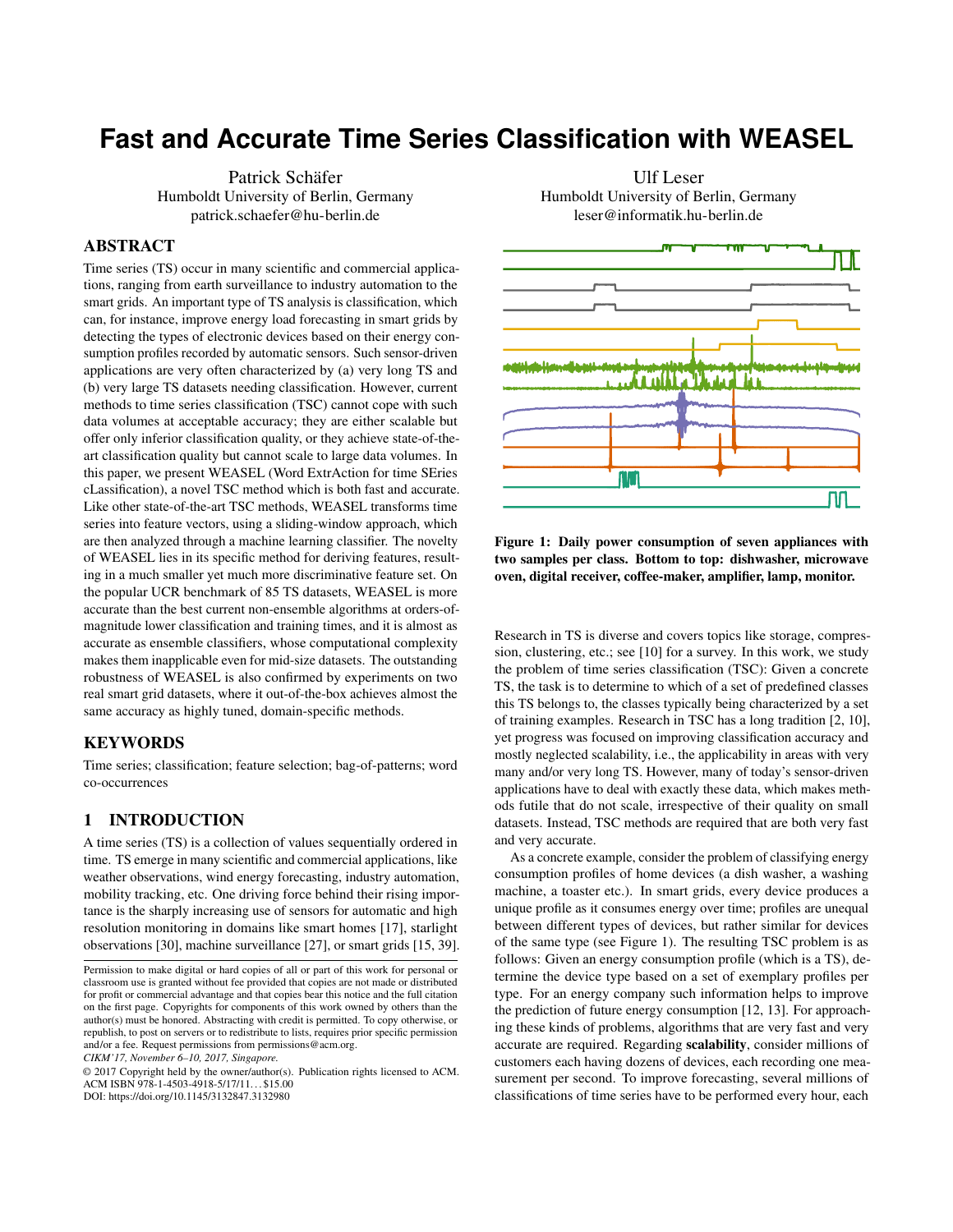considering thousands of measurements. Even with TS sampling or adaptive re-classification intervals the number of classifications remains overwhelming and can only be approached with very fast TSC methods. Regarding accuracy, it should be considered that any improvement in prediction accuracy may directly transform into substantial monetary savings. For instance, [\[15,](#page-9-3) [39\]](#page-9-4) report that a small improvement in accuracy (below 10%) can save tens of millions of dollars per year and company. However, achieving high accuracy classification of home device energy profiles is non trivial due to different usage rhythms (e.g., where in a dishwasher cycle has the TS been recorded?), differences in the profiles between concrete devices of the same type, and noise within the measurements, for instance because of the usage of cheap sensors.

Current TSC methods are not able to deal with such data at sufficient accuracy and speed. Several high accuracy classifiers, such as Shapelet Transform (ST) [\[6\]](#page-8-2), have bi-quadratic complexity (power of 4) in the length of the TS; even methods with quadratic classification complexity can be infeasible. The current most accurate method (COTE [\[3\]](#page-8-3)) even is an ensemble of dozens of core classifiers many of which have a quadratic, cubic or bi-quadratic complexity. On the other hand, fast TSC methods, such as BOSS VS [\[35\]](#page-9-7) or Fast Shapelets [\[33\]](#page-9-8), perform much worse in terms of accuracy compared to the state of the art [\[2\]](#page-8-1). As a concrete example, consider the (actually rather small) PLAID benchmark dataset [\[12\]](#page-9-5), consisting of 1074 profiles of variable-length  $(10^2 \text{ to } 10^3)$  measurements each stemming from 11 different devices. Figure [2](#page-1-0) plots classification times in log scale (including all preprocessing steps) versus accuracy for nine state-of-the-art TSC methods and the novel algorithm presented in this paper, WEASEL. Euclidean distance (ED) based methods are the fastest, but their accuracy is far below standard. Dynamic Time Warping methods (DTW, DTW CV) are common baselines and show a moderate runtime of 10 to 100 ms but also low accuracy. Highly accurate classifiers such as ST [\[6\]](#page-8-2) and BOSS [\[36\]](#page-9-9) require orders-of-magnitude longer prediction times. For this rather small dataset, the COTE ensemble classifier has not yet terminated training after 12 CPU weeks, thus we cannot report the accuracy, yet. In summary, the fastest methods for this dataset require around 1ms per prediction, but have an accuracy below 80%; the most accurate methods achieve 85%-88% accuracy, but require 80ms up to 32sec for prediction.

In this paper, we propose a new TSC method called *WEASEL: Word ExtrAction for time SEries cLassification*. WEASEL is both fast and very accurate; for instance, on the dataset shown in Figure [2](#page-1-0) it achieves the highest accuracy while being the third-fastest algorithm (requiring only 4ms per prediction). Like several other methods, WEASEL conceptually builds on the bag-of-patterns (BOP) approach: It moves a sliding window over a TS and extracts discrete features per window which are subsequently fed into a machine learning classifier. However, the way of constructing and filtering features in WEASEL is completely different from previous methods:

(1) Discriminative feature generation: WEASEL derives discriminative features based on the dataset labels. Specifically, our novel supervised symbolic representation determines the most discriminative Fourier coefficients using an ANOVA f-test and finally applies information gain binning for choosing appropriate discretization boundaries.

<span id="page-1-0"></span>

Figure 2: Classification accuracy and single prediction runtime (log scale) for different TSC methods on the energy consumption dataset PLAID. Prediction times include all preprocessing steps (feature extraction, etc.). Methods are explained in Section 2, the system used is described in Section 5.

This differs from previous approaches, like SFA [\[37\]](#page-9-10) or SAX [\[20\]](#page-9-11), which rely on fixed, data-independent intervals, possibly leading to features equally frequent across classes.

- (2) Co-occurring words & variable-length windows: WEASEL extracts windows at multiple lengths and also considers the order of windows (using bi-grams as features) instead of considering each fixed-length window as independent feature. It then builds a single model from the concatenation of feature vectors. So, instead of training  $O(n)$  different models, and picking the best one, we weigh each feature based on its relevance to predict the class.
- (3) Feature selection: The wide range of features (bigrams, unigrams and window lengths) considered introduces many irrelevant features. Therefore, WEASEL first applies an aggressive statistical feature selection to remove irrelevant features from each class, without negatively impacting accuracy and heavily reducing runtime. The resulting feature set is highly discriminative, which allows us to use fast logistic regression instead of more elaborated, but also more runtime-intensive methods.
- (4) Evaluation: We performed a series of experiments on a total of 85 TS datasets and two use cases to assess the impact of these improvements. WEASEL outperforms the best state-of-the-art core-classifiers in terms of accuracy while also being one of the fastest methods; it is almost as accurate as the current overall best ensemble classifier (COTE) but multiple orders-of-magnitude faster in training and in classification times.

The rest of this paper is organized as follows: In Section 2 we present related work. Section 3 briefly recaps bag-of-patterns classifiers and feature discretization using Fourier transform. In Section 4 we present WEASEL's novel way of feature generation and selection. Section 5 presents evaluation results.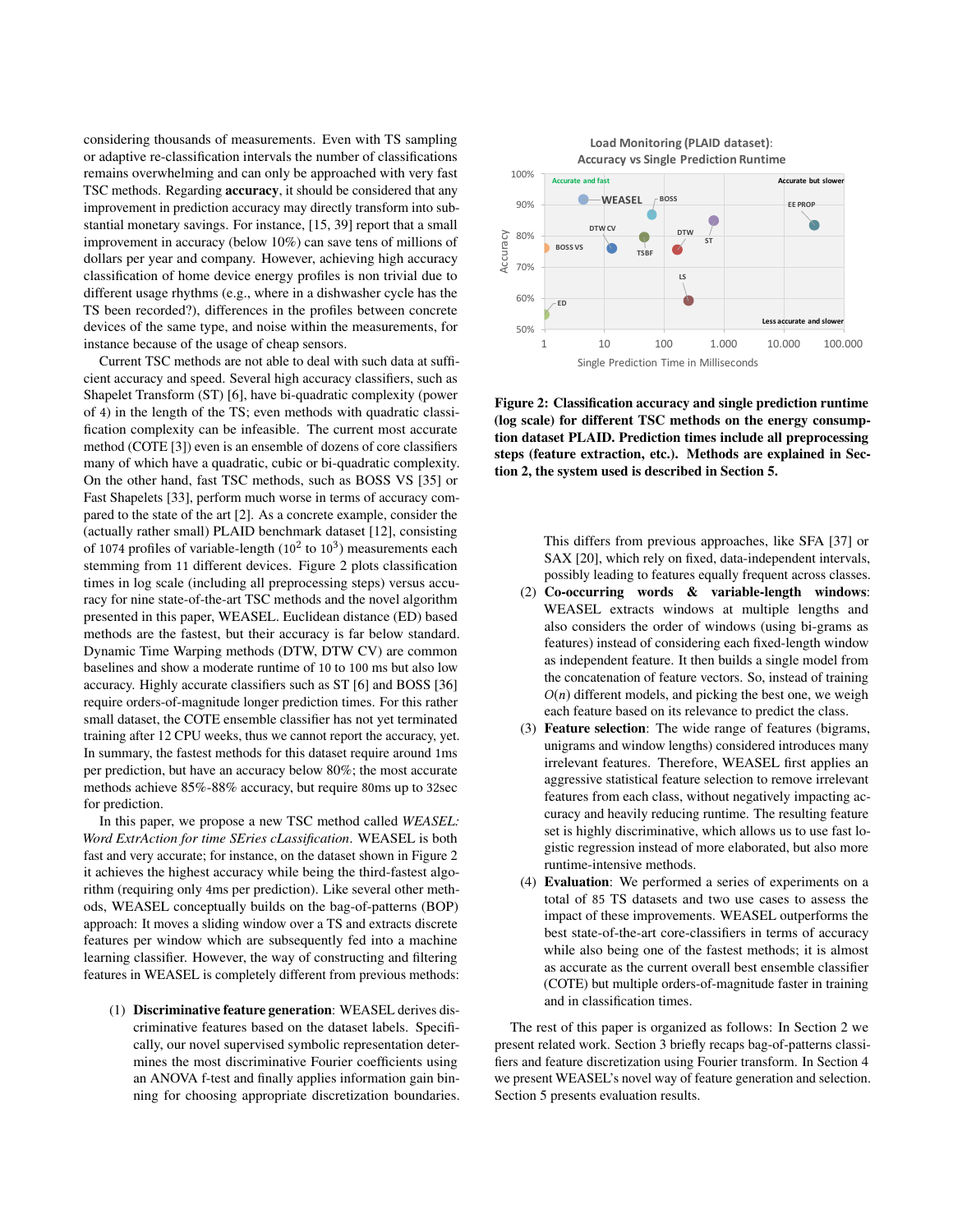## 2 RELATED WORK

With time series classification (TSC) we denote the problem of assigning a given TS to one of a predefined set of classes. The techniques used for TSC can be broadly categorized into two classes: whole series-based methods and feature-based methods [\[21\]](#page-9-12). *Whole series* similarity measures make use of a point-wise comparison of entire TS. These include 1-NN Euclidean Distance (ED) or 1- NN Dynamic Time Warping (DTW) [\[32\]](#page-9-13), which is commonly used as a baseline in comparisons [\[2,](#page-8-1) [22\]](#page-9-14). Typically, these techniques work well for short but fail for noisy or long TS [\[36\]](#page-9-9). Furthermore, DTW has a computational complexity of  $O(n^2)$  for TS of length n.<br>Techniques like early pruning of candidate TS with cascading lower Techniques like early pruning of candidate TS with cascading lower bounds [\[32\]](#page-9-13), or clustering and indexing [\[8,](#page-8-4) [28\]](#page-9-15) have been applied to reduce the effective runtime.

In contrast, *feature-based* classifiers rely on comparing features generated from substructures of TS. The most successful approaches can be grouped as either using shapelets or bag-of-patterns (BOP). *Shapelets* are defined as TS subsequences that are maximally representative of a class. In [\[26\]](#page-9-16) a decision tree is built on the distance to a set of shapelets. The Shapelet Transform (ST) [\[6,](#page-8-2) [23\]](#page-9-17), which is the most accurate shapelet approach according to a recent evaluation [\[2\]](#page-8-1), uses the distance to the shapelets as input features for an ensemble of different classification methods. In the Learning Shapelets (LS) approach [\[14\]](#page-9-18), optimal shapelets are synthetically generated. The drawback of shapelet methods is the high computational complexity resulting in rather long training and classification times. In [\[18\]](#page-9-19) a forest of shapelet-based decision trees is built using a random subset of shapelets for each decision tree. After 300 CPU days of training and correspondence with the authors, we had to omit this classifier for the evaluation, as we were unable to exactly reproduce the reported results.

The alternative approach within the class of feature-based classifiers is the *bag-of-patterns (BOP)* model [\[21\]](#page-9-12). Such methods break up a TS into a bag of substructures, represent these substructures as discrete features, and finally build a histogram of feature counts as basis for classification. The first published BOP model (which we abbreviate as BOP-SAX) uses sliding windows of fixed lengths and transforms these measurements in each window into discrete features using Symbolic Aggregate approXimation (SAX) [\[20\]](#page-9-11). Classification is implemented as 1-NN classifier using ED of feature counts as distance measure. SAX-VSM [\[38\]](#page-9-20) extends BOP-SAX with *tf-idf* weighing of features and uses the Cosine distance; furthermore, it builds only one feature vector per class instead of one vector per sample, which drastically reduces runtime. Another current BOP algorithm is the TS bag-of-features framework (TSBF) [\[4\]](#page-8-5), which first extracts windows at random positions with random lengths and next builds a supervised codebook generated from a random forest classifier. The BOP-based algorithm BOSS (Bag-of-SFA-Symbols) [\[36\]](#page-9-9) uses the Symbolic Fourier Approximation (SFA) [\[37\]](#page-9-10) instead of SAX, and is currently the most accurate BOP-based method. In contrast to shapelet-based approaches, BOP-based methods typically have only linear complexity for prediction.

The most accurate current TSC algorithms are ensembles. These classify a TSC by a set of different core classifiers and then aggregate the results using techniques like bagging or majority voting.

<span id="page-2-0"></span>

Figure 3: Transformation of a TS into the Bag-of-Patterns (BOP) model using overlapping windows (second to top), discretization of windows to words (second from bottom), and word counts (bottom).

The Elastic Ensemble (EE PROP) classifier [\[22\]](#page-9-14) uses 11 whole series classifiers. The COTE ensemble [\[3\]](#page-8-3) is based on 35 core-TSC methods including EE PROP and ST. Very recently, there has been an extension HIVE-COTE to COTE [\[24\]](#page-9-21) that incorporates classifiers from five domains and claims superior accuracy. WEASEL should be seen as a possible replacement of BOSS in HIVE-COTE. If designed properly, ensembles combine the advantages of their core classifiers, which often lead to superior results. However, the price to pay is excessive runtime requirement for training and for classification, as each core classifier is used independently of all others.

In [\[41\]](#page-9-22) deep learning networks are applied to TSC. Their best performing full convolutional network (FCN) out-of the-box performs not significantly different from state of the art, without any pre-preprocessing or feature crafting. In [\[41\]](#page-9-22) multi-scale convolutional neural networks (MCNN) are presented for TSC. The MCNN extracts features at different scales and frequencies, similar to the windowing approach in BOP. In their experimental evaluation their MCNN is not significantly different from COTE and BOSS. Experiments in both papers are based on only 44 out of the 85 UCR datasets tested here. Thus, we can not directly compare these results to the ones in our experiments. Furthermore, both implementations need a GPU, as opposed to the CPU based time measurements we did here. Thus, we have to omit these two papers in our evaluation.

#### 3 TIME SERIES, BOP, AND SFA

In this work, a *time series (TS)* T is a sequence of  $n \in \mathbb{N}$  real values,  $T = (t_1, \ldots, t_n), t_i \in \mathbb{R}$ . As we primarily address TS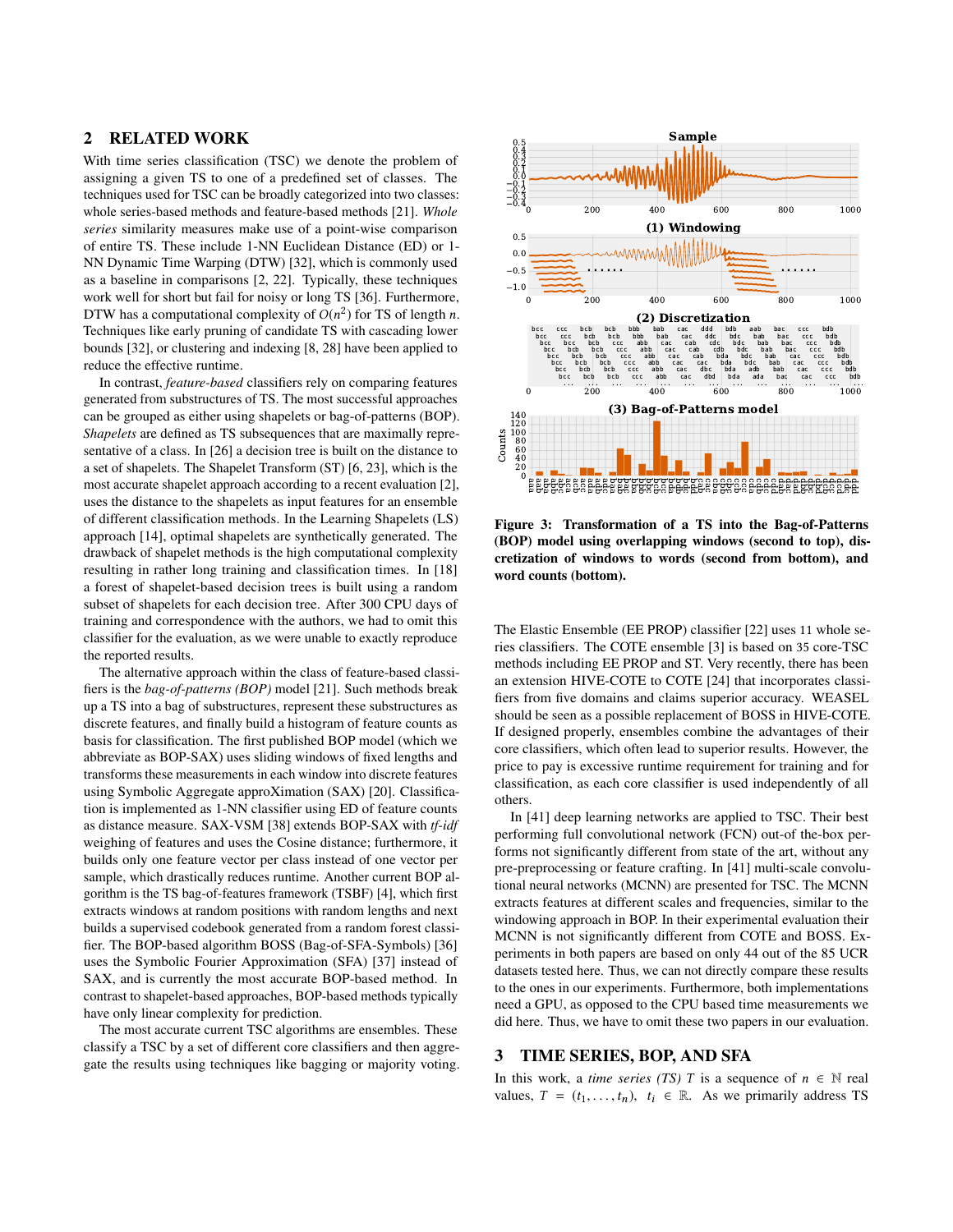<span id="page-3-0"></span>

Figure 4: The Symbolic Fourier Approximation (SFA): A time series (left) is approximated using the truncated Fourier transform (center) and discretized to the word *ABDDABBB* (right) with the four-letter alphabet ('a' to 'd'). The inverse transform is depicted by an orange area (right), representing the tolerance for all signals that will be mapped to the same word.

generated from automatic sensors with a fixed sampling rate, we ignore time stamps. Given a TS T, a *window* S of length w is a subsequence with w contiguous values starting at offset  $a$  in  $T$ , i.e.,  $S(a, w) = (t_a, \ldots, t_{a+w-1})$  with  $1 \le a \le n - w + 1$ . We associate each TS with a class label  $y \in Y$  from a predefined set Y. *Time series classification (TSC)* is the task of predicting a class label for a TS whose label is unknown. A TS classifier is a function that is learned from a set of labeled time series (the training data), takes an unlabeled time series as input and outputs a label.

Algorithms following the BOP model build this classification function by (1) extracting windows from a TS, (2) transforming each window of real values into a discrete-valued *word* (a sequence of symbols over a fixed alphabet), (3) building a feature vector from word counts, and (4) finally using a classification method from the machine learning repertoire on these feature vectors. Figure [3](#page-2-0) illustrates these steps from a raw time series to a BOP model using overlapping windows.

BOP methods differ in the concrete way of transforming a window of real-valued measurements into discrete words (discretization). For example, the basis of the BOSS model is a symbolic representation called SFA, which generates features independent of the actual class labels. In [\[37\]](#page-9-10) SFA works as follows: (1) Values in each window are normalized to have standard deviation of 1 to obtain amplitude invariance. (2) Each normalized window of length  $w$  is subjected to dimensionality reduction by the use of the truncated Fourier transform, keeping only the first  $l < w$  coefficients for further analysis. This step acts as a low pass filter, as higher order Fourier coefficients typically represent rapid changes like dropouts or noise. (3) Each coefficient is discretized to a symbol of an alphabet of fixed size c to achieve further robustness against noise. Figure [4](#page-3-0) exemplifies this process. Each of these steps ignores class labels.

#### 4 WEASEL

In this section, we present our novel TSC method WEASEL (Word ExtrAction for time SEries cLassification). WEASEL specifically addresses the major challenges any TSC method has to cope with

<span id="page-3-1"></span>

| use multiple<br>window lengths |           | Fourier transform<br>feature selection<br>(ANOVA f-test) | supervised<br>quantization<br>(information gain) | bigrams, multiple<br>window lengths | feature selection<br>CHI-Squared |
|--------------------------------|-----------|----------------------------------------------------------|--------------------------------------------------|-------------------------------------|----------------------------------|
| a time series                  | windowing | discriminative<br>Fourier values                         | discriminative<br>words                          | co-occurring<br>words               | discriminative<br>features       |
| Superv. Symbolic Rep.          |           |                                                          | Bag-of-Patterns                                  |                                     |                                  |

Figure 5: WEASEL Pipeline: Feature extraction using our novel supervised symbolic representation, and our novel bagof-patterns model.

when being applied to data from sensor readouts, which can be summarized as follows (using home device classification as an example):

- (1) *Invariance to noise*: TS can be distorted by (ambiance) noise as part of the recording process. In a smart grid, such distortions are created by imprecise sensors, information loss during transmission, stochastic differences in energy consumption, or interference of different consumers connected to the same power line.
- (2) *Scalability*: TS in sensor-based applications are typically recorded with high sampling rates, leading to long TS. Furthermore, smart grid applications typically have to deal with thousands or millions of TS.
- (3) *Variable lengths and offsets*: TS to be classified may have variable lengths, and recordings of to-be-classified intervals can start at any given point in time. In a smart grid, sensors produce continuous measurements, and the partitioning of this essentially infinite stream into classification intervals is independent from the usages of devices. Thus, characteristic patterns may appear anywhere in a TS (or not at all), but typically in the same order.
- (4) *Unknown characteristic substructures*: Feature-based classifiers exploit local substructures within a TS, and thus depend on the identification of recurring, characteristic patterns. However, the position, form, and frequency of these patterns is unknown; many substructures may be irrelevant for classification. For instance, the idle periods of the devices in Figure [1](#page-0-0) are essentially identical.

We carefully engineered WEASEL to address these challenges. Our method conceptually builds on the BOP model in BOSS [\[36\]](#page-9-9), yet uses rather different approaches in many of the individual steps. We will use the terms *feature* and *word* interchangeably throughout the text.

The main contribution of WEASEL is not the approach itself, but the several pieces that compose the solution related to feature crafting. WEASEL is composed of the building blocks depicted in Figure [5:](#page-3-1) our novel supervised symbolic representation for discriminative feature generation and the novel bag-of-patterns model for building a discriminative feature vector. First, WEASEL extracts normalized windows of varying lengths from a time series. Next, each window is approximated using the Fourier transform, and the real and imaginary Fourier values are kept that best separate TS from different classes using the ANOVA F-test - as opposed to using the truncated Fourier transform. These Fourier values are discretized into a word based on information gain binning, which also chooses discretization boundaries to best separate the TS classes; More detail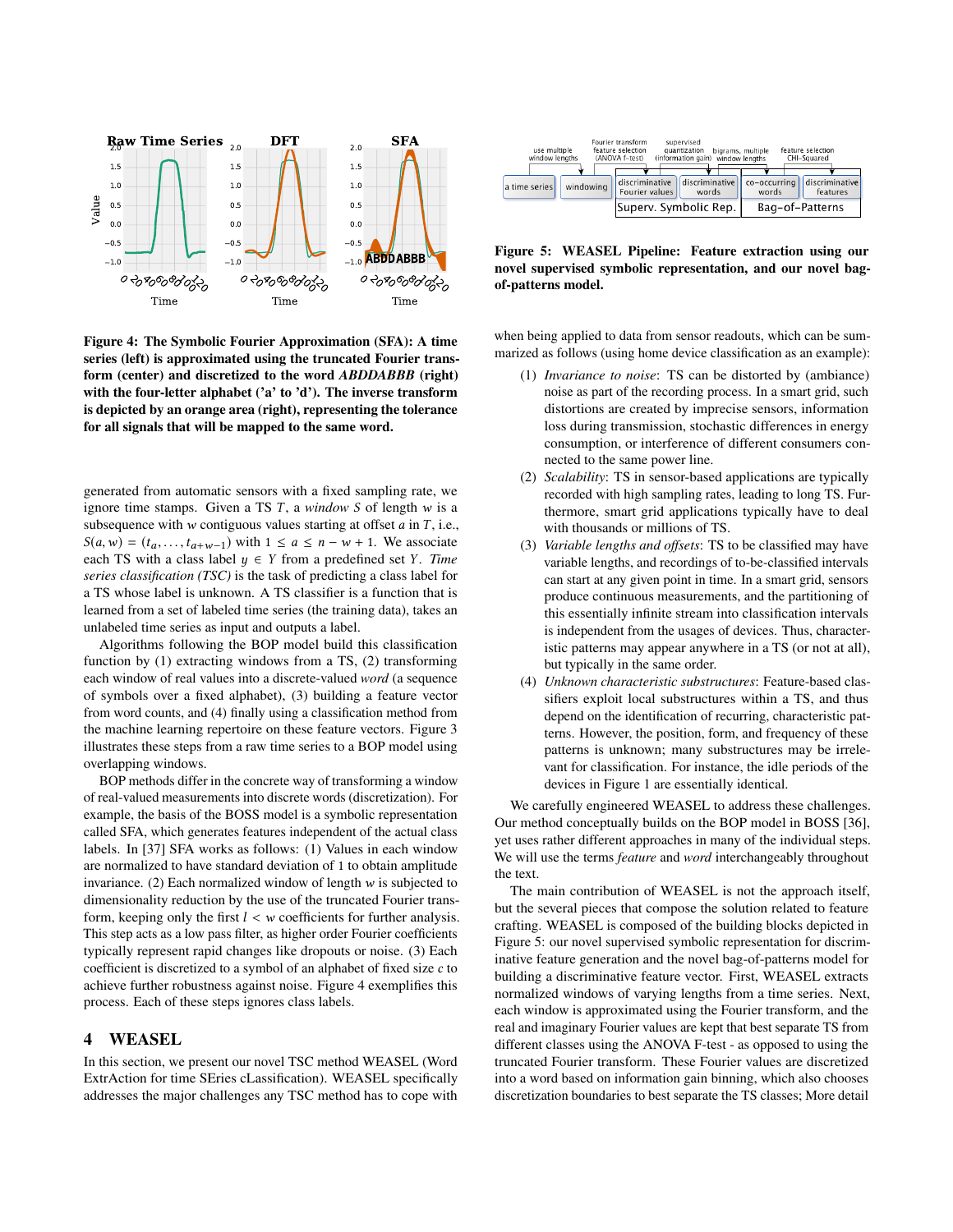<span id="page-4-0"></span>

Figure 6: Discriminative feature vector: Four time series, two from class 'A' and two from class 'B' are shown. Feature vectors contain unigrams and bigrams for the two exemplary window lengths 50 and 75. The discriminative words are highlighted.

is given in Subsection 4.2. Finally, a single bag-of-patterns is built from the words (unigrams), neighboring words (bigrams), and all window lengths. To filter irrelevant features, the Chi-squared test is applied to this bag-of-patterns (Subsection 4.1). As WEASEL builds a highly discriminative feature vector, a fast linear time logistic regression classifier is applied (Subsection 4.1).

BOP-based methods have a number of parameters, which heavily influence their performance. Of particular importance is the window length w. An optimal value for this parameter is typically learned for each new dataset using techniques like cross-validation. This does not only carry the danger of over-fitting (if the training samples are biased compared to the to-be-classified TS), but also leads to substantial training times. In contrast, WEASEL removes the need to set this parameter, by constructing a single high-dimensional feature vector, in which the whole feature space is encoded. Thus, each feature in this vector is the concatenation of the concrete parameter values: i.e., '50 db' (an unigram for length 50) or '75 aa ca' (a bigram for length 75). All window-lengths (there are  $O(n)$  window lengths), unigrams and bigrams are enumerated in this way in a (sparse) feature vector. So, instead of training  $O(n)$  different models, and picking the best one for prediction, we weigh each feature based on its importance to predict a class label, and remove those that are irrelevant.

Figure [6](#page-4-0) illustrates our use of unigrams, bigrams and two exemplary window lengths. The depicted dataset contains two classes 'A' and 'B' with two samples each. The time series are very similar and differences between these are difficult to spot, and are mostly located between time stamps 80 and 100 to 130. The center (right) column illustrates the features extracted for window length 50 (75). Feature *'75 aa ca'* is characteristic for the *A* class, whereas the feature *'50 db'* is characteristic for the *B* class. Thus, we use different window lengths, bigrams, and unigrams to capture subtle differences

<span id="page-4-1"></span>

Figure 7: Influence of the word model for feature extraction. From left to right: SFA words, our novel supervised representation words, and the weighed words after logistic regression.

between TS classes. We show the impact of varying window lengths and bigrams to classification accuracy in Section [5.5.](#page-7-0)

# 4.1 Feature Extraction: A Novel Supervised Symbolic Representation

A symbolic representation is used to transform a real-valued TS window to a word using an alphabet of size c. Our representation is based on SFA [\[37\]](#page-9-10). The problem with SFA is that it (a) filters the high frequency components of the signal, just like a low-pass filter. But for instance, the pitch (frequency) of a bird sound is relevant for the species but lost after low-pass filtering. Furthermore, it (b) does not distinguish between class labels when quantizing values of the Fourier transform. Thus, there is a high likelihood of SFA words to occur in different classes with roughly equal frequencies. For classification, we need discriminative words for each class. Instead, our approach is based on two steps:

- (1) *Discriminative approximation* by applying feature selection to the approximation step and keeping those Fourier values whose distribution best separates the class labels in disjoint groups, as opposed to using the first ones.
- (2) *Discriminative quantization* by using information gain [\[31\]](#page-9-23) to minimize the entropy of the class labels for each split. I.e., the majority of values in each partition correspond to the same class label.

In Figure [7](#page-4-1) we revisit our sample dataset. This time with a window length of 25. When using SFA words (left), the words are evenly spread over the whole BOP for both prototypes. There is no single feature whose absence or presence is characteristic for a class. However, when using our novel supervised symbolic representation (center), we observe less distinct words, more frequent counts and the word *'db'* is unique within the *'B'* class. When training a logistic regression classifier on these words (right), the word *'db'* gets boosted and other words are filtered. Note, that the counts of the word *'db'* differ for both representations, as it represents other frequency ranges for both approaches.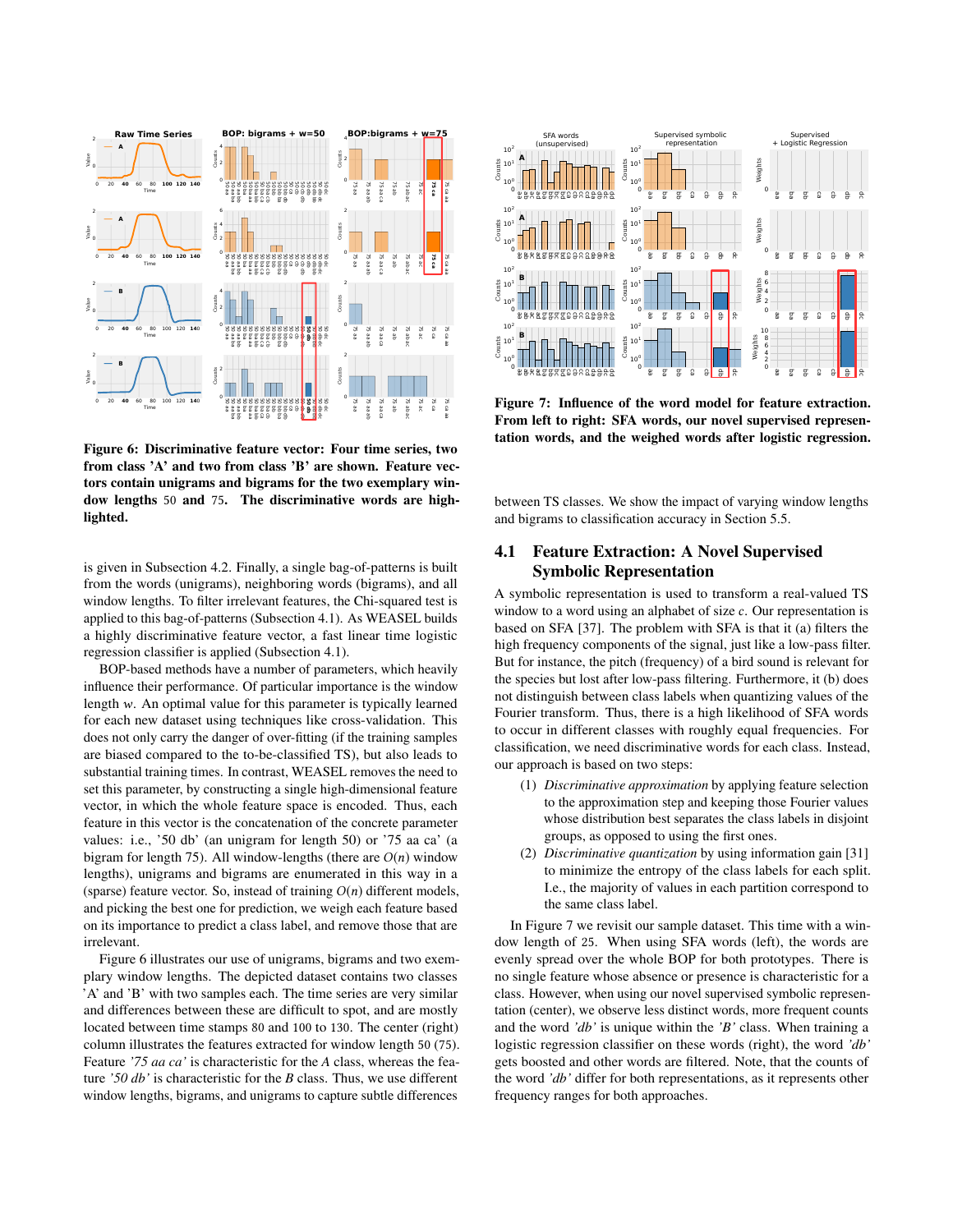<span id="page-5-0"></span>

Figure 8: On the left: Distribution of Fourier coefficients for our sample dataset. The high F-values on imag3 and real0 (red text at bottom) should be selected to best separate the samples from class labels 'A' and 'B'. On the right: Zoom in on imag3. Information gain splitting is applied to find the best bins for the subsequent quantization. High information gain (IG) indicates pure (good) split points.

#### *4.1.1 Discriminative Approximation using One-Way ANOVA F-test.*

For approximation, each TS is Fourier transformed first. We aim at finding the top  $l$  real an imaginary Fourier values that best separate between class labels for a set of TS samples, instead of simply taking the first l ones. Figure [8](#page-5-0) (left) shows the distribution of the Fourier values for the sample-dataset. The Fourier value that best separates between the classes is *imag*<sub>3</sub> with the highest F-value of <sup>1</sup>.<sup>5</sup> (bottom).

We use a one-way ANOVA F-test  $[25]$  to select those  $l$  real and imaginary Fourier values, that best separate between class labels for a set of TS samples, instead of simply taking the first l ones. The one-way ANOVA F-test checks the hypothesis that two or more groups have the same normal distribution around the mean. The analysis is based on two estimates for the variance existing within and between groups: *mean square within* (MSW ) and *mean square between* (*MS<sub>B</sub>*). The F-value is then defined as:  $F = \frac{MSB}{MSB}$ . When used as part of feature selection, we are interested in the largest F-values, equal to large differences between group means. We keep those l real or imaginary Fourier values with the largest F-values. In Figure [8](#page-5-0) these are *real*<sup>0</sup> and *imag*<sub>3</sub> for  $l = 2$  with F-values 0.6 and  $l = 1$ 1.5.

The ANOVA F-test assumes that the data follows a normal distribution with equal variance. The BOP (WEASEL) approach extracts subsequences for z-normalized time series. It has been shown that subsequences extracted from z-normalized time series perfectly mimic normal distribution [\[19\]](#page-9-25). Furthermore, the Fourier transform of a normal distribution

$$
f(x) = \frac{1}{\sigma\sqrt{2\pi}} \cdot e^{-\frac{-x^2}{2\sigma^2}}
$$

with  $\mu = 0$ ,  $\sigma = 1$  results in a normal distribution of the Fourier coefficients [\[7\]](#page-8-6):

$$
F(t) = \int f(x) \cdot e^{-itx} = e^{i\mu\sigma} e^{-\frac{1}{2}(\sigma t)^2} = e^{-\frac{1}{2}(\sigma t)^2}
$$

Thus, the Fourier coefficients follow a symmetrical and uni-modal normal distribution with equal variance.

The ANOVA F-test further assumes that the samples are independently drawn. To guarantee independence, we are extracting disjoint subsequences, i.e., non-overlapping, to train the quantization intervals. Using disjoint windows for sampling further decreases the likelihood of over-fitting quantization intervals.

*4.1.2 Discriminative Quantization using Entropy / Information Gain.*

A supervised quantization step is applied to find for each selected real or imaginary Fourier value the best split points, so that in each partition a majority of values correspond to the same class. Our quantization is based on binning (bucketing): the value range is partitioned into disjoint intervals, called bins. Each bin is labeled by a symbol. A real value that falls into an interval is represented by its symbol. Common methods to partition the value range include equi-depth or equi-width bins, as in SAX or SFA. These ignore the class label distribution and splits are solely based on the value distribution. Here we introduce entropy-based binning (information gain [\[31\]](#page-9-23)). This leads to disjoint feature sets. Let  $Y = \{(s_1, y_1), \ldots, (s_N, y_N)\}\$ be a list of value and class label pairs with  $N$  unique class labels. The multi-class entropy is then given by:  $Ent(Y) = \sum_{(s_i, y_i) \in Y} -p_{y_i} \log_2 p_{y_i}$ , where  $p_{y_i}$  is the relative frequency of label  $y_i$  in  $Y$ . The entropy for a split point so with all quency of label  $y_i$  in Y. The entropy for a split point sp with all<br>labels on the left  $y_i = Y(x_i, y_i)$  is  $\leq$  so  $(x_i, y_i) \in V$  and all labels labels on the left  $Y_L = \{(s_i, y_i) | s_i \le sp, (s_i, y_i) \in Y\}$  and all labels<br>on the right  $Y_D = f(s_i, y_i) | s_i \ge sp$ ,  $(s_i, y_i) \in Y\}$  is given by: on the right  $Y_R = \{(s_i, y_i) | s_i > sp, (s_i, y_i) \in Y\}$  is given by:

$$
Ent(Y, sp) = \frac{|Y_L|}{|Y|} Ent(Y_L) + \frac{|Y_R|}{|Y|} Ent(Y_R)
$$
 (1)

 $\lim_{Y \to \infty} \frac{|Y|}{|Y|} \lim_{Y \to \infty} \frac{|Y|}{|Y|} \lim_{Y \to \infty}$ <br>The information gain for this split is given by:

$$
Information Gain = Ent(Y) - Ent(Y, sp)
$$
 (2)

We fix the alphabet size c to 4, as it has been shown in the context of BOP models that using a constant  $c = 4$  is very robust over all TS considered [\[21,](#page-9-12) [36,](#page-9-9) [38\]](#page-9-20).

# 4.2 Feature Selection and Weighting: Chi-squared Test and Logistic Regression

The dimensionality of this feature space is  $O(\min(Nn^2, c^l))$  for word<br>length *l* and *c* symbols. The number of TS N and length *n* affects length  $l$  and c symbols. The number of TS  $N$  and length  $n$  affects the actual word frequencies. But in the worst case each TS window the actual word frequencies. But in the worst case each TS window can only produces a distinct word, and there are  $Nn^2$  windows.

For common parameters like  $c = 4$ ,  $l = 4$ ,  $n = 256$  this results in a sparse vector with  $4^4 = 256$  dimensions for a TS. WEASEL uses bigrams and  $O(n)$  window lengths, thus the dimensionality of the feature space rises to  $O(\min(Nn^2, c^{2l} \cdot n))$ . For the previous set of parameters this feature space explodes to up to  $A^8$ . 256 – 256<sup>3</sup> parameters this feature space explodes to up to  $4^8 \cdot 256 = 256^3$ .

WEASEL uses the Chi-squared  $(\chi^2)$  test to identify the most<br>event features in each class to reduce this feature space to a relevant features in each class to reduce this feature space to a few hundred features prior to training the classifier. This statistical test determines if for any feature the observed frequency within a specific group significantly differs from the expected frequency,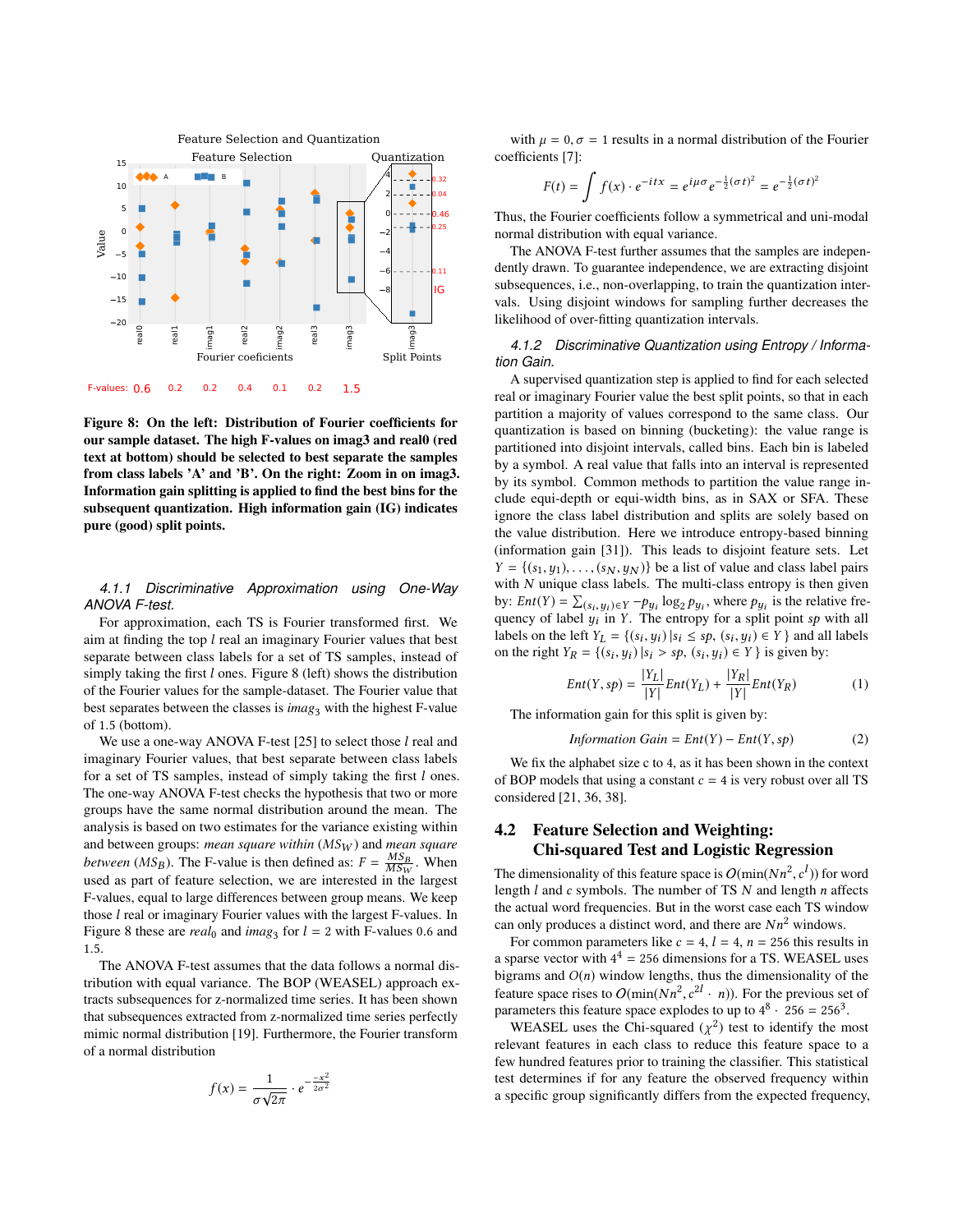assuming the data itself is discrete (nominal). Larger  $\chi^2$ -values<br>imply that a feature occurs more frequently within a specific class imply that a feature occurs more frequently within a specific class. Thus, we keep those features with  $\chi^2$ -values above a threshold. This highlights subtle distinctions between classes. All other features can highlights subtle distinctions between classes. All other features can be considered superfluous and are removed. On average this reduces the size of the feature space by  $30 - 70\%$  to  $10^4$  up to  $10^5$  features. In our pipeline, the main aim of this threshold is to be high enough for the logistic regression classifier to train a model in reasonable time (when set too low, training takes longer).

We use sparse vectors to store the features for each time series, as each feature vector only contains a few features after feature selection. We implemented our classifier using liblinear [\[11\]](#page-9-26) as it scales linearly with the dimensionality of the feature space [\[29\]](#page-9-27), which is bound by  $O(\min(Nn^2, c^{2l} \cdot n))$ . This results in a moderate<br>runtime compared to Shapelet or ensemble classifiers with cubic , c runtime compared to Shapelet or ensemble classifiers with cubic and bi-quadratic runtimes in  $n$ , which is orders of magnitude slower (compare Section 5.3).

#### 5 EVALUATION

#### 5.1 Experimental Setup

We mostly evaluated our *WEASEL* classifier using the full UCR benchmark dataset of 85 TSC problems [\[43\]](#page-9-28)<sup>[1](#page-6-0)</sup>. Furthermore, we compared its performance on two real-life datasets from the smart grid domain; results are reported in Section [5.6.](#page-7-1) Each UCR dataset provides a train and test split set which we use unchanged to make our results comparable to prior publications. It can be computationally very expensive to run classifiers and we spent 800 CPU days for training. Thus, we had to limit our comparison of WEASEL to the 9 state-of-the-art TSC methods (following [\[2\]](#page-8-1)), namely COTE [\[3\]](#page-8-3), BOSS [\[36\]](#page-9-9), BOSS VS [\[35\]](#page-9-7), LS [\[14\]](#page-9-18), EE (PROP) [\[22\]](#page-9-14), TSBF [\[4\]](#page-8-5), ST [\[6\]](#page-8-2), and the baselines DTW and DTW CV [\[22\]](#page-9-14). All experiments ran on a server running LINUX with 2xIntel Xeon E5-2630v3 and 64GB RAM, using JAVA JDK x64 1.8. We measured runtimes of all methods using the implementation given by the authors [\[5\]](#page-8-7) wherever possible, resorting to the code by [\[2\]](#page-8-1) if this was not the case. For DTW and DTW CV, we make use of the state-of-the-art cascading lower bounds from [\[32\]](#page-9-13). We measure CPU time, to address parallel and single threaded codes. Regarding accuracy, we report numbers published by each author [\[1,](#page-8-8) [3,](#page-8-3) [4,](#page-8-5) [14\]](#page-9-18), complemented by the numbers published by [\[40\]](#page-9-29), for those datasets where results are missing (due to the growth of the benchmark datasets). All numbers are accuracy on the test split. For WEASEL we performed 10-fold cross-validation on the training datasets to find the most appropriate value for the SFA word length  $l \in [4, 6, 8]$ . We kept  $c = 4$  and  $chi = 2$  constant, as varying these values has only negligible effect on accuracy (data not shown). We used *liblinear* with default parameters ( $bias = 1$ ,  $p = 0.1$  and solver L2R\_LR\_DUAL). To ensure reproducible results, we provide the WEASEL source code and the raw measurement sheets. [\[42\]](#page-9-30).

#### 5.2 Accuracy

Figure [9](#page-6-1) shows a critical difference diagram (introduced in [\[9\]](#page-8-9)) over the average ranks of the different TSC methods. Classifiers with the lowest (best) ranks are to the right. The group of classifiers that are

<span id="page-6-1"></span>

Figure 9: Average ranks on the 85 UCR datasets. WEASEL is as accurate as state of the art.

not significantly different in their rankings are connected by a bar. The critical difference (CD) length represents statistically significant differences. The 1-NN DTW and 1-NN DTW CV classifiers are commonly used as benchmarks [\[22\]](#page-9-14). Both perform significantly worse than all other methods. ST, LS and BOSS have a similar rank and competitive accuracies. WEASEL has the lowest rank among all core classifiers (DTW, TSBF, LS, BOSS, BOSS VS, ST). Ensemble classifiers generally show compelling accuracies, with COTE being the most accurate. The advantage of WEASEL is its much lower runtime, which we address in Section 5.3.

#### 5.3 Scalability

Figure [10](#page-7-2) plots for all TSC methods the total runtime on the x-axis in log scale vs the average rank on the y-axis for prediction. Runtimes include all preprocessing steps like feature extraction or selection. Because of the high wall-clock time of some classifiers, we had to limit this experiment to the 45 core UCR datasets, encompassing roughly  $N = 17000$  train and  $N = 62000$  test time series. The total time spent for training were 800 CPU days. Train times vary from more than 300 CPU days (EE prop and COTE) to 8 CPU days for DTW CV. WEASEL and BOSS have similar train times of one CPU day and as such train one to two orders of magnitude faster than the other core classifiers.

There are fast methods (BOSS VS, TSBF, LS, DTW CV) that require a few ms per prediction, but have a low average rank; and there are accurate methods (ST; BOSS; EE; COTE) that require hundredths of ms to seconds per prediction. The two ensemble methods in our comparison, EE PROP and COTE, show the highest prediction times. WEASEL is consistently among the best and fastest predicting methods, and competitors are (a) either at the same level of quality (COTE) but much slower or (b) faster but much worse in accuracy (LS, DTW CV, TSBF, or BOSS VS). As for all BoP approaches, WEASEL'S train times are among the lowest.

Of course, WEASEL is not faster and more accurate than every single competitor. For example, DTW CV has on average lower prediction times than WEASEL at a significantly lower accuracy. The complexity of DTW CV is  $O(Nnr)$  with warping window size r.

<span id="page-6-0"></span><sup>&</sup>lt;sup>1</sup>The UCR archive has recently been extended from 45 to 85 datasets.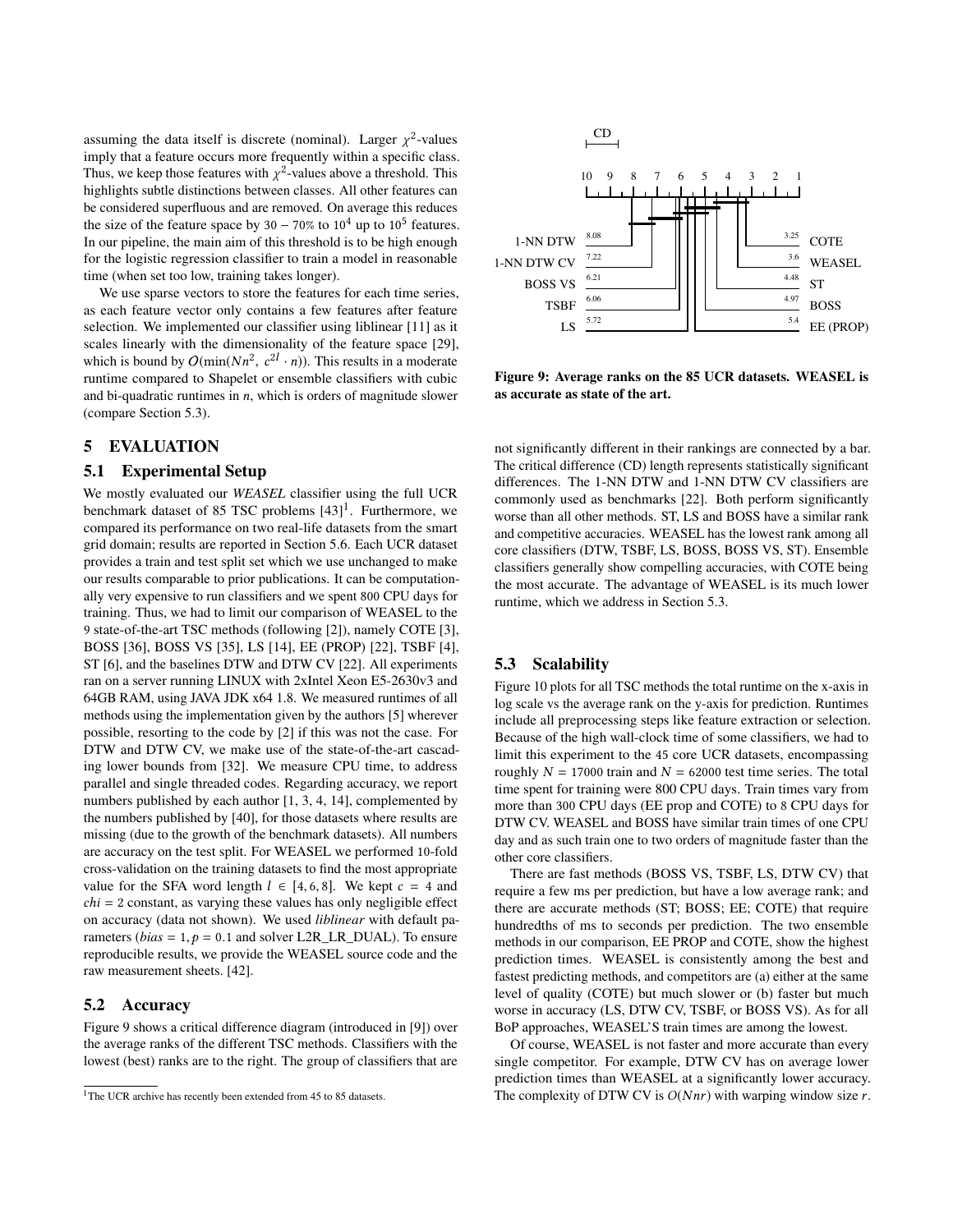<span id="page-7-2"></span>

Figure 10: Average single prediction and training times in log scale vs average rank (lower is better). Runtimes include all preprocessing steps (feature extraction, bop model building, etc.) and cross-validation costs for model training. WEASEL has a similar average accuracy as COTE but is two orders of magnitude faster. A single prediction takes 38ms on average.

So, there is always a trade-off between accuracy and prediction/train times. However, this experiment underlines that WEASEL offers a very high accuracy at fast prediction and train times.

#### 5.4 Accuracy by datasets and by domain

In this experiment we found that WEASEL performs well independent of the domain. We studied the individual accuracy of each method on each of the 85 different datasets, and also grouped datasets by domain to see if different methods have domaindependent strengths or weaknesses. We used the predefined grouping of the benchmark data into four types: synthetic, motion sensors, sensor readings and image outlines. For this experiment, we only consider the non-ensemble classifiers. Figure [11](#page-8-10) shows the accuracies of WEASEL (black line) vs. the six core classifiers ST, LS, BOSS, DTW, DTW CV, TSBF (orange area).

Overall, the performance of WEASEL is very competitive for almost all datasets. The black line is mostly very close to the upper outline of the orange area, indicating that WEASEL's performance is close to that of its best competitor. In total WEASEL has 36 out of 85 wins against the group of six core classifiers. On 69 (78) datasets it is not more than 5% (10%) to the best classifier. Overall, WEASEL has the highest percentage of wins in the groups of sensor readings,

synthetic and image outline datasets. Within the group of motion sensors, it performs equally good as LS and ST.

The main advantage of WEASEL is that it adapts to variablelength characteristic substructures by calculating discriminative features in combination with noise filtering. Thus, all datasets that are composed of characteristic substructures benefit from the use of WEASEL. This applies to most sensor readings like all EEG or ECG signals, but also mass spectrometry, or recordings of insect wing-beats. These are typically noisy and have variable-length, characteristic substructures that can appear at arbitrary time stamps [\[16\]](#page-9-31). ST also fits to this kind of data but, in contrast to WEASEL, is sensitive to noise.

# <span id="page-7-0"></span>5.5 Influence of Design Decisions on WEASEL's Accuracy

We look into the impact of design decisions on the WEASEL classifier. Figure [12](#page-8-11) shows the average ranks of the WEASEL classifier where each extension is disabled or enabled: (a) "one (single) window length, supervised and bigrams", (b) "(varying lengths) unsupervised and unigrams", (c) "(varying lengths) unsupervised and bigrams", (d) "(varying lengths) supervised and unigrams", and (e) "supervised and bigrams". The single window approach is least accurate. This underlines that the choice of window lengths is crucial for accuracy. The unsupervised symbolic representation approach with unigrams is equal to the standard BOP model. Using a supervised symbolic representation or bigrams slightly improves the ranks. All of WEASEL's extensions combined, significantly improve the ranks (unigrams, bigrams, varying lengths).

#### <span id="page-7-1"></span>5.6 Use Case: Smart Plugs

Appliance load monitoring has become an important tool for energy savings [\[12,](#page-9-5) [13\]](#page-9-6). We tested the performance of different TSC methods on data obtained from intrusive load monitoring (ILM), where energy consumption is separately recorded at every electric device. We used two publicly available datasets ACS-F1 [\[13\]](#page-9-6) and PLAID [\[12\]](#page-9-5). These datasets capture the power consumption of typical appliances. Each appliance has a characteristic shape. Some appliances show repetitive substructures while others are distorted by noise. The recordings are characterized by long idle periods and some high bursts of energy consumption when the appliance is active. When active, appliances show different operational states. Figure [2](#page-1-0) and [13](#page-9-32) show the accuracy and runtime of WEASEL compared to state of the art. WEASEL scores the highest accuracies with 92% and <sup>91</sup>.8% for both datasets. With a prediction time of <sup>10</sup> and <sup>100</sup> ms it is also fast. Train times of WEASEL are comparable to that of DTW CV and orders lower than that of the other high accuracy classifiers (data not shown). On the large PLAID dataset WEASEL has a significantly lower prediction time than its competitors, while on the smaller ACS-F1 dataset the prediction time is slightly higher than that of DTW or BOSS. 1-NN classifiers such as BOSS and DTW scale with the size of the train dataset. Thus, for larger train datasets, they become slower. At the same time, for small datasets like PLAID, they can be quite fast. The results show that our approach naturally adapts to appliance load monitoring. These data show how WEASEL automatically adapts to idle and active periods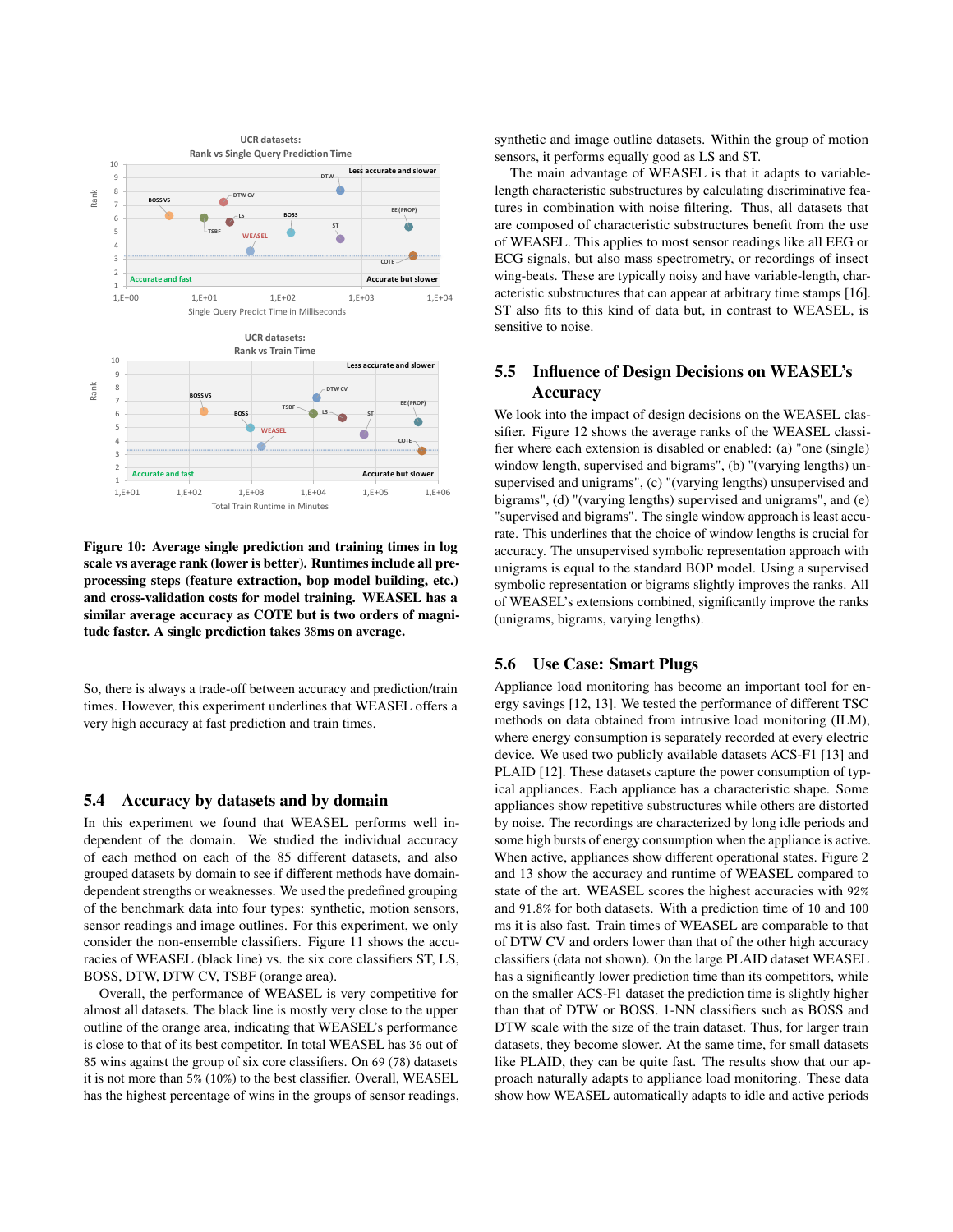<span id="page-8-10"></span>

Figure 11: Classification accuracies for WEASEL vs the best six core classifiers (ST, LS, BOSS, DTW, DTW CV, TSBF). The orange area represents the six core classifiers' accuracies. Red (green) dots indicate where WEASEL wins (evens out) against the other classifiers.

<span id="page-8-11"></span>

Figure 12: Impact of design decisions on ranks. The WEASEL (supervised+bigrams) classifier has the lowest rank over all datasets.

and short, repetitive characteristic substructures, which were also important in the sensor readings or image outline domains (Section 5.4). Note that the authors of the ACS-F1 dataset scored 93% [\[34\]](#page-9-33) using a hidden Markov model and a manual feature set. Unfortunately their code is not available and the runtime was not reported. Our accuracy is close to theirs, while our approach was not specially adapted for the domain.

#### 6 CONCLUSION

In this work, we have presented WEASEL, a novel TSC method following the bag-of-pattern approach which achieves highly competitive classification accuracies and is very fast, making it applicable in domains with high runtime and quality constraints. The novelty

of WEASEL is its carefully engineered feature space using statistical feature selection, word co-occurrences, and a supervised symbolic representation for generating discriminative words. Thereby, WEASEL assigns high weights to characteristic, variable-length substructures of a TS. In our evaluation on altogether 87 datasets, WEASEL is consistently among the best and fastest methods, and competitors are either at the same level of quality but much slower or faster but much worse in accuracy.

## **REFERENCES**

- <span id="page-8-8"></span>[1] Anthony Bagnall, Luke M. Davis, Jon Hills, and Jason Lines, 2012. Transformation Based Ensembles for Time Series Classification. In *Proceedings of the 2012 SIAM International Conference on Data Mining*, Vol. 12. SIAM, 307–318.
- <span id="page-8-1"></span>[2] Anthony Bagnall, Jason Lines, Aaron Bostrom, James Large, and Eamonn Keogh. 2016. The Great Time Series Classification Bake Off: An Experimental Evaluation of Recently Proposed Algorithms. Extended Version. *Data Mining and Knowledge Discovery* (2016), 1–55.
- <span id="page-8-3"></span>[3] Anthony Bagnall, Jason Lines, Jon Hills, and Aaron Bostrom. 2015. Time-Series Classification with COTE: The Collective of Transformation-Based Ensembles. *IEEE Transactions on Knowledge and Data Engineering* 27, 9 (2015), 2522– 2535.
- <span id="page-8-5"></span>[4] Mustafa Gokce Baydogan, George Runger, and Eugene Tuv. 2013. A bag-offeatures framework to classify time series. *IEEE Transactions on Pattern Analysis and Machine Intelligence* 35, 11 (2013), 2796–2802.
- <span id="page-8-7"></span>[5] BOSS implementation. 2016. [https://github.com/patrickzib/SFA/.](https://github.com/patrickzib/SFA/) (2016).
- <span id="page-8-2"></span>Aaron Bostrom and Anthony Bagnall. 2015. Binary shapelet transform for multiclass time series classification. In *International Conference on Big Data Analytics and Knowledge Discovery*. Springer, 257–269.
- <span id="page-8-6"></span>[7] Wlodzimierz Bryc. 2012. *The normal distribution: characterizations with applications*. Vol. 100. Springer Science & Business Media.
- <span id="page-8-4"></span>[8] G. Webb C. Tan and F. Petitjean. 2017. Indexing and classifying gigabytes of time series under time warping. In *SIAM SDM*.
- <span id="page-8-9"></span>Janez Demšar. 2006. Statistical comparisons of classifiers over multiple data sets. *The Journal of Machine Learning Research* 7 (2006), 1–30.
- <span id="page-8-0"></span>[10] Philippe Esling and Carlos Agon. 2012. Time-series data mining. *ACM Computing Surveys* 45, 1 (2012), 12:1–12:34.